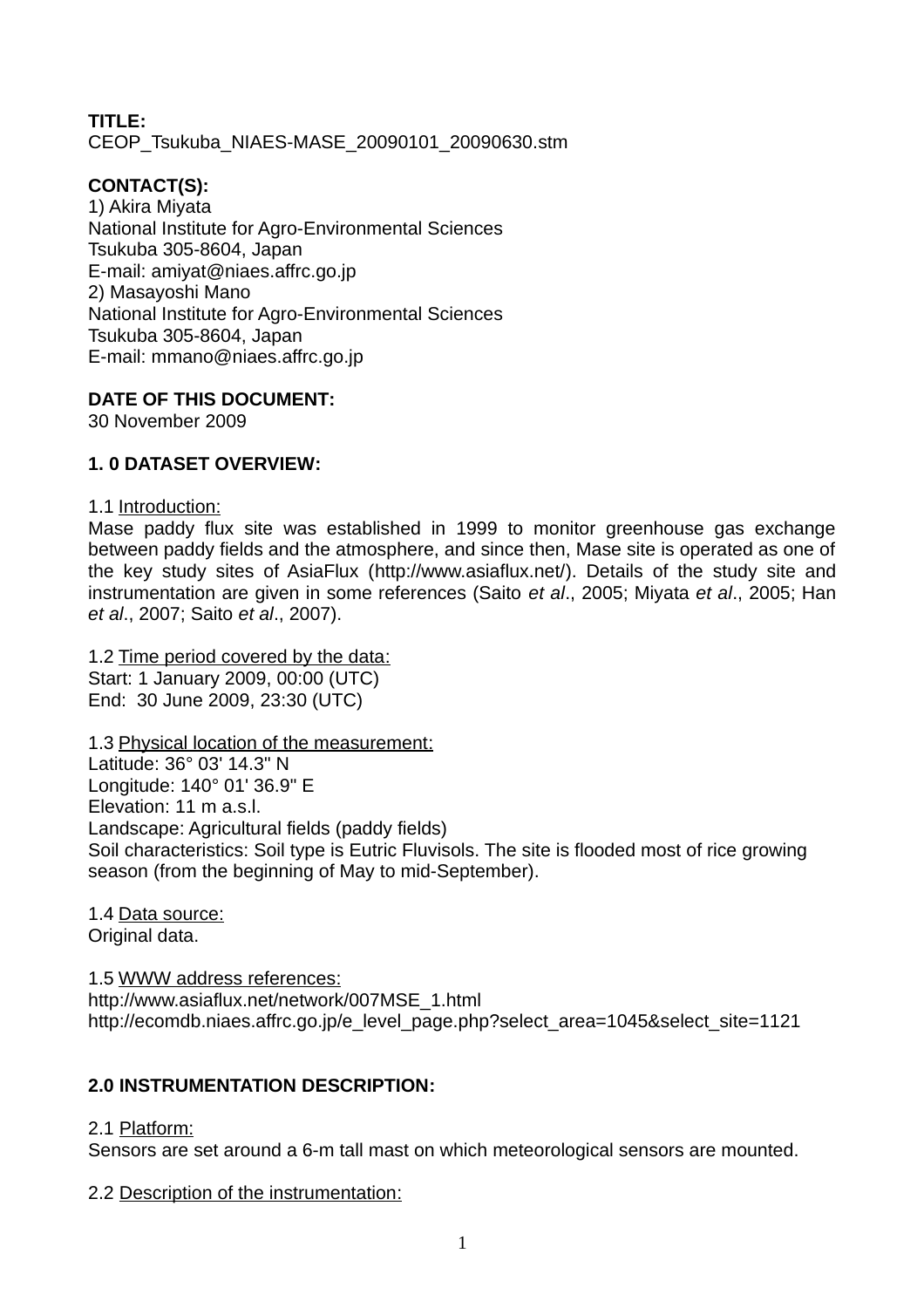| <b>Parameter</b> | <b>Model</b>  | <b>Manufacturer</b>      |  |  |
|------------------|---------------|--------------------------|--|--|
| Soil Temperature | -             | Home-made                |  |  |
| Soil Temperature | -             | Home-made                |  |  |
| Soil Temperature | -             | Home-made                |  |  |
| Soil Temperature | -             | Home-made                |  |  |
| Soil Temperature |               | Home-made                |  |  |
| Soil Temperature |               | Home-made                |  |  |
| Soil Moisture    | <b>TDR100</b> | Campbell, Logan, UT, USA |  |  |
| Soil Moisture    | <b>TDR100</b> | Campbell, Logan, UT, USA |  |  |
| Soil Moisture    | <b>TDR100</b> | Campbell, Logan, UT, USA |  |  |
| Soil Moisture    | <b>TDR100</b> | Campbell, Logan, UT, USA |  |  |
| Soil Moisture    | <b>TDR100</b> | Campbell, Logan, UT, USA |  |  |

### 2.3 Instrumentation specification:

| <b>Parameter</b> | <b>Sensor Type</b>  | Depth of sensor (m)     | <b>Accuracy</b> | <b>Resolution</b> |
|------------------|---------------------|-------------------------|-----------------|-------------------|
| Soil Temperature | T-type thermocouple | 0.01                    |                 |                   |
| Soil Temperature | T-type thermocouple | 0.02(0.025)             |                 |                   |
| Soil Temperature | T-type thermocouple | 0.05                    |                 |                   |
| Soil Temperature | T-type thermocouple | 0.10                    | $\blacksquare$  | $\blacksquare$    |
| Soil Temperature | T-type thermocouple | 0.20                    |                 |                   |
| Soil Temperature | T-type thermocouple | 0.40                    |                 |                   |
| Soil Moisture    | Time domain         | $0.02(0.025)^1$         |                 |                   |
|                  | reflectometry       |                         |                 |                   |
| Soil Moisture    | Time domain         | 0.03 (from surface to   |                 |                   |
|                  | reflectometry       | $0.05$ ) <sup>2</sup>   |                 |                   |
| Soil Moisture    | Time domain         | $0.05$ (from surface to |                 |                   |
|                  | reflectometry       | $(0.08)^2$              |                 |                   |
| Soil Moisture    | Time domain         | 0.10 (from surface to   |                 |                   |
|                  | reflectometry       | $0.20$ ) <sup>2</sup>   |                 |                   |
| Soil Moisture    | Time domain         | 0.15 (from surface to   |                 |                   |
|                  | reflectometry       | $0.30$ ) $^{2,3}$       |                 |                   |

 $1$  The sensor was set horizontally in the soil at 2.5 cm depth.

 $2$  The sensor was set obliquely in the soil.

3 Measurement was started at 2009/05/02 07:30 UTC.

### **3.0 DATA COLLECTION AND PROCESSING:**

3.1 Description of data collection:

Data are retrieved weekly.

3.2 Description of derived parameters and processing techniques used:

1) Soil temperature data were sampled every 5 seconds and their 30-minute averages were stored.

2) Soil moisture data were sampled every 5 minutes and their 30-minute averages were stored.

3) Soil moisture at 0.02 m was the average of output values from two sensors set horizontally in the soil at 2.5 cm depth.

### **4.0 QUALITY CONTROL PROCEDURES:**

At this stage of data processing, only apparently erroneous data were removed. Further quality control the data will be done later.

#### **5.0 GAP FILLING PROCEDURES:**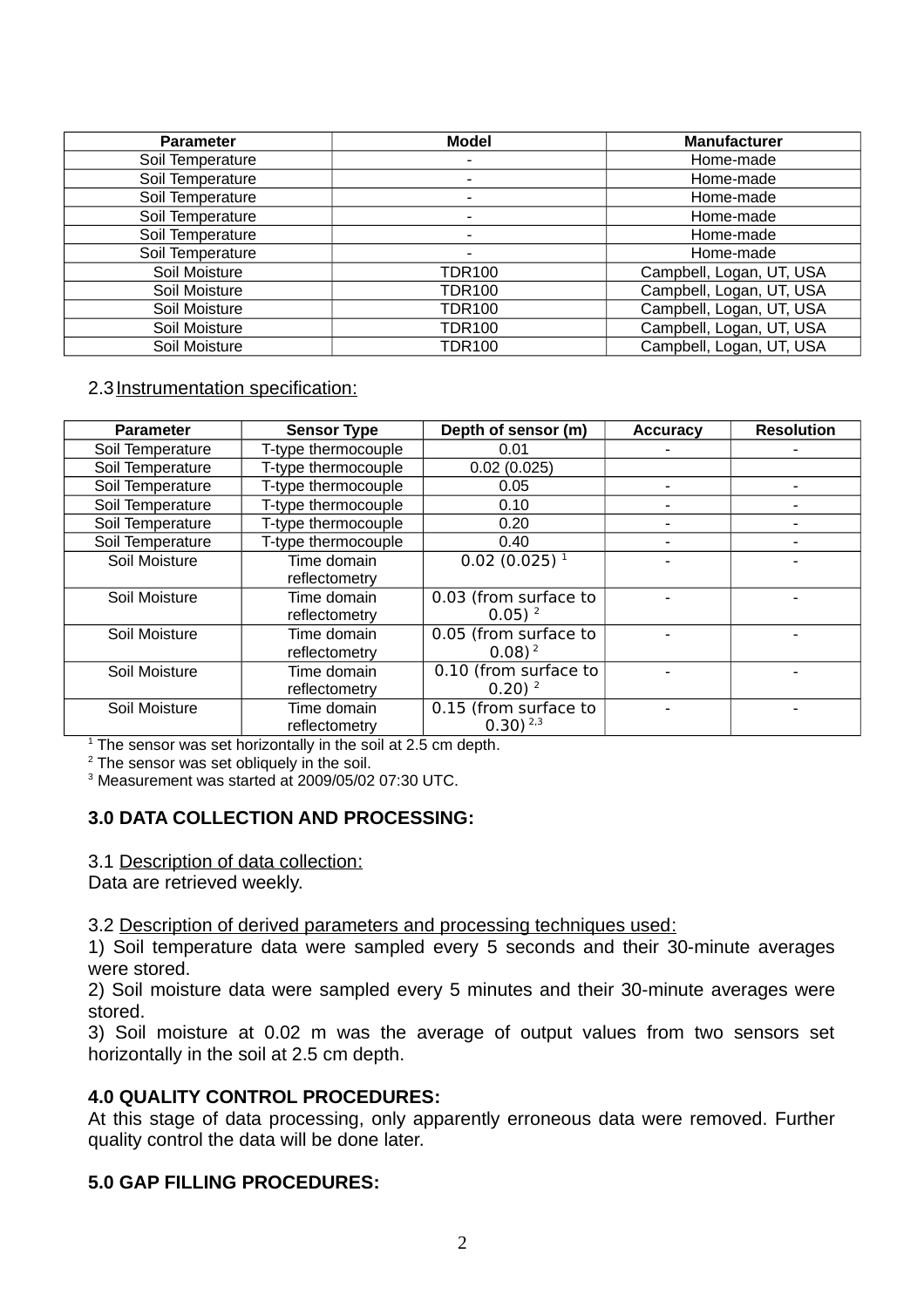At this stage of data processing, no gap filling procedure was applied. Gap filling will be done later.

### **6.0 DATA REMARKS:**

6.1 PI's assessment of the data:

6.1.1 Instruments problems None.

6.1.2 Quality issues

1) Soil moisture sensors were removed temporarily and set again at transplanting of rice. This caused abrupt changes in soil moisture data at 2009/05/02 07:30 (UTC).

6.2 Missing data periods:

from 2009/01/01 02:00 to 2009/01/04 02:30 (UTC) (Soil Temperature 0.02m) from 2009/01/04 07:30 to 2009/01/04 10:30 (UTC) (Soil Temperature 0.02m) from 2009/01/04 21:30 to 2009/01/05 06:30 (UTC) (Soil Temperature 0.02m) from 2009/01/05 11:00 to 2009/01/05 13:30 (UTC) (Soil Temperature 0.02m) from 2009/01/06 01:30 to 2009/01/06 06:30 (UTC) (Soil Temperature 0.02m) from 2009/01/06 17:00 to 2009/01/07 04:30 (UTC) (Soil Temperature 0.02m) from 2009/01/07 21:30 to 2009/01/08 04:00 (UTC) (Soil Temperature 0.02m) 2009/01/08 06:00 (UTC) (Soil Temperature 0.02m) from 2009/01/09 12:30 to 2009/02/01 02:30 (UTC) (Soil Temperature 0.02m) from 2009/02/01 06:30 to 2009/02/09 04:03 (UTC) (Soil Temperature 0.02m) from 2009/02/01 05:00 to 2009/02/09 06:00 (UTC) (Soil Temperature 0.02m, Soil Moisture all depth) 2009/02/19 01:30 (UTC) (Soil Moisture 0.1m) 2009/02/19 02:30 (UTC) (Soil Moisture 0.1m) 2009/03/22 03:00 (UTC) (Soil Moisture 0.1m) 2009/03/22 04:30 (UTC) (Soil Moisture 0.1m) 2009/03/22 06:30 (UTC) (Soil Moisture 0.1m) 2009/03/22 08:30 (UTC) (Soil Moisture 0.1m) 2009/04/05 02:30 (UTC) (Soil Temperature all depth) from 2009/04/20 06:00 to 2009/04/20 07:30 (UTC) (Soil Temperature 0.02m) 2009/04/21 5:00 (UTC) (Soil Temperature 0.02m) from 2009/04/23 09:30 to 2009/04/23 14:30 (UTC) (Soil Temperature 0.02m) 2009/04/26 6:00 (UTC)(Soil Temperature all depth) from 2009/04/26 06:30 to 2009/04/27 05:00 (UTC) (Soil Temperature all depth, Soil Moisture depth) 2009/04/27 5:30 (UTC) (Soil Temperature 0.02m, 0.1m) from 2009/04/30 15:30 to 2009/05/01 08:00 (UTC) (Soil Temperature all depth) 2009/05/01 04:00 (UTC) (Soil Temperature 0.4m) from 2009/05/01 05:30 to 2009/05/01 6:00 (UTC) (Soil Temperature 0.4m) from 2009/05/01 08:30 to 2009/05/02 7:00 (UTC) (Soil Moisture all depth) 2009/05/04 14:30 (UTC) (Soil Temperature all depth) from 2009/05/08 06:00 to 2009/05/08 13:00 (UTC) (Soil Temperature all depth) from 2009/05/09 04:30 to 2009/05/12 07:30 (UTC) (Soil Temperature all depth) from 2009/06/14 10:30 to 2009/06/15 01:30 (UTC) (Soil Temperature 0.02m) from 2009/06/15 05:30 to 2009/06/16 01:00 (UTC) (Soil Temperature 0.02m)